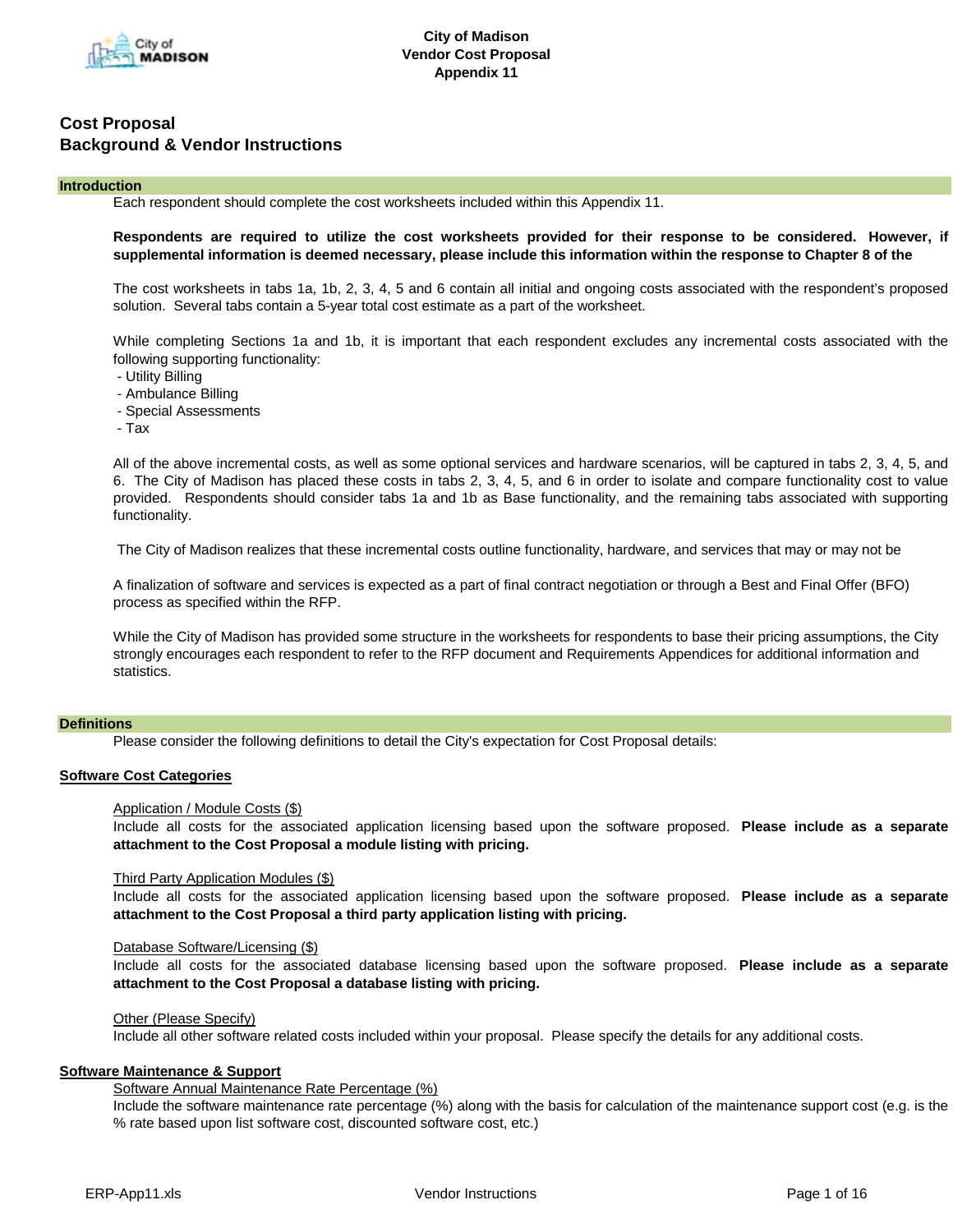

# Software Maintenance and Support Cost (\$)

Include all software maintenance and support costs (for all proposed software) based upon the proposed maintenance and support plan recommended in Section 1.3.1 of Appendix 10

# Other (Please Specify)

Include any other maintenance and support costs within your proposal. Please specify the details for any additional costs.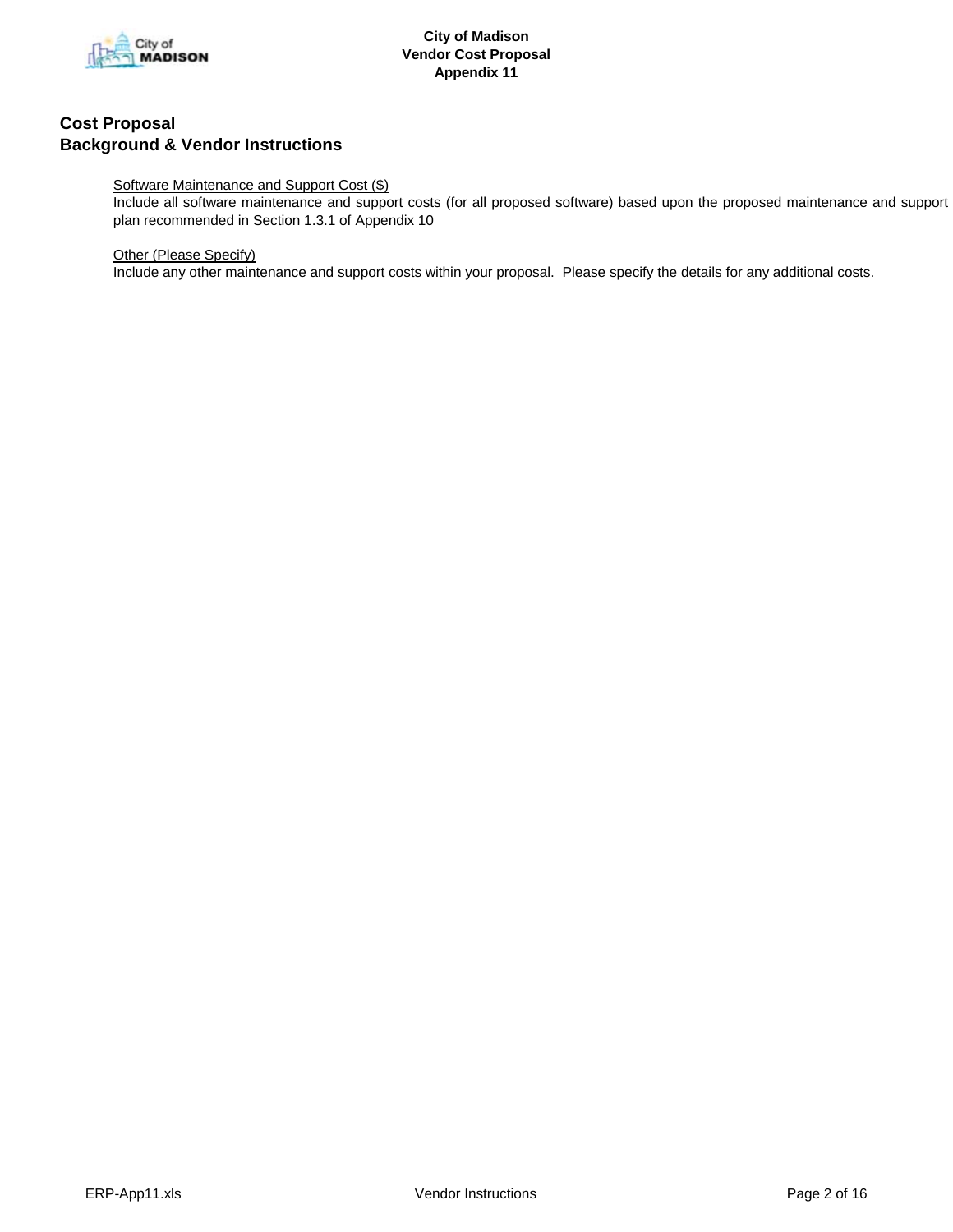

# **Professional Services**

# **All Sections**

1) The services pricing is expected to be consistent with the hours provided Section 1.2.1 Implementation Workplan in the response to Chapter 3 (Appendix 10) of the RFP within the implementation section.

2) Please separate the professional services effort/cost separately on the respective tabs to meet the requirements in each section (Base Software, Utility Billing, Ambulance Billing, Special Assessments, Tax)

3) Please review and consider the City of Madison specific implementation considerations detailed within Section 3.6 of the RFP when developing the approach and related costs for these sections below.

# Project Management

Include all costs related to project management services included within your proposal. The scope/hours, along with related cost should be reflective of the approach described in the project workplan and Section 1.2.3 of Appendix 10.

# Technical Architecture / Infrastructure Services

Include all costs of supporting the City's IT team in designing and developing the appropriate technical architecture and infrastructure for the network and hardware required by the solution to support recommendations provided in Section 1.1.2 of Appendix 10.

# System Installation

Include all costs of supporting the City's IT team in installing all software solutions proposed.

# Training of Project Core Team

Include all costs related to project core team training included within your proposal. The scope/hours, along with related cost should be reflective of the approach described in the project workplan and Section 1.2.5 of Appendix 10.

Include all costs related to process analysis, design, and software configuration services included within your proposal. The scope/hours, along with related cost should be reflective of the approach described in the project workplan and Section 1.2.1 of Appendix 10.

# Interface Development

Include all costs related to interface development services included within your proposal. The scope/hours, along with related cost should be reflective of the approach described in the project workplan, Sections 1.2.7 & 1.2.8 of Appendix 10, and include the interfaces specified within Appendix 6.

# Modification / Customization Development

Include all costs related to modification/customization development services included within your proposal. The scope/hours, along with related cost should be reflective of the specific requirements coded as "MOD" within each of the corresponding Requirements Response appendices. It is the City's expectation that the costs provided for specific modifications/customizations in the Requirements Worksheet will reconcile with the total cost proposed in this section.

# Data Conversion

Include all costs related to data conversion development services included within your proposal. The scope/hours, along with related cost should be reflective of the approach described in the project workplan, Section 1.2.6 of Appendix 10, and include the data conversions specified within Appendix 7.

# Testing - Unit/System/User Acceptance/Etc.

Include all costs related to process/system testing included within your proposal. The scope/hours, along with related cost should be reflective of the approach described in the project workplan and Section 1.2.4 of Appendix 10.

# Change Management

Include all costs related to change management services included within your proposal. The scope/hours, along with related cost should be reflective of the approach described in the project workplan and Section 1.2.10 of Appendix 10.

# End-User Training

Include all costs related to project core team training included within your proposal. The scope/hours, along with related cost should be reflective of the approach described in the project workplan and Section 1.2.5 of Appendix 10.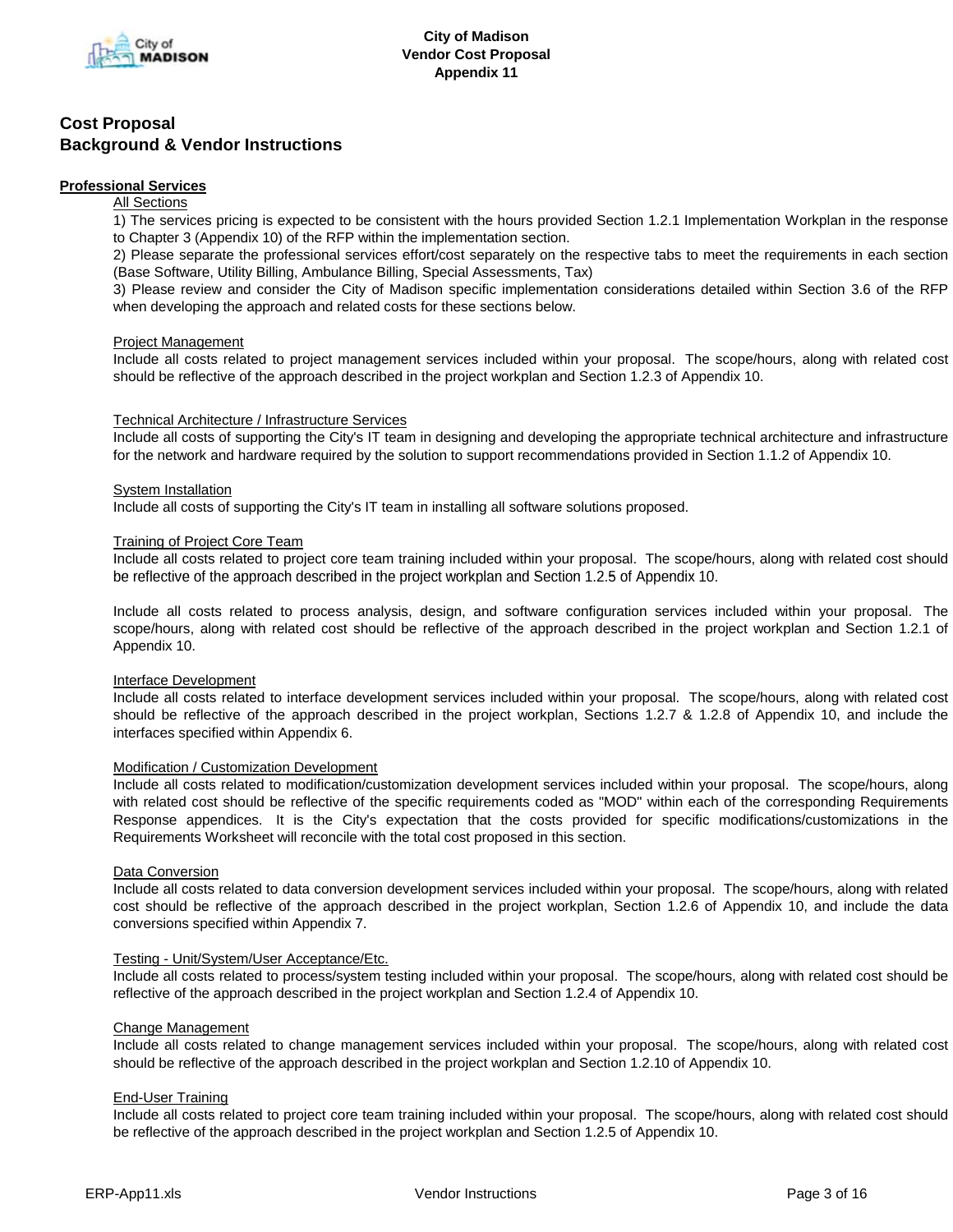

# Post Go-Live Support / Optimization

Include all costs related to project core team training included within your proposal. The scope/hours, along with related cost should be reflective of the approach described in the project workplan, Section 1.3 of Appendix 10.

# **Project Expenses (Travel, etc.)**

Include all estimated/proposed expenses for the project, subject to the City's procurement guidelines specified within Chapter 8 response of the RFP.

# Other (Please Specify)

Include any other maintenance and support costs within your proposal. Please specify the details for any additional costs.

# **Tab: 1a) Base Cost**

Each respondent must include the price of all software, software maintenance, and professional services used in their response to satisfy the base requirements in this RFP. Base functionality pricing should include base software functionality related to **Requirements Appendices 8A, 8B, 8C, 8D, and 8E**.

# Software Costs

Please include **all software costs** to support the requirements of this section in the categories provided.

Total the section and include entries (as appropriate) for each of the columns.

# Software Maintenance and Support Costs

Please include the software maintenance rate percentage (%) along with the basis for calculation of the maintenance support cost (e.g. is the % rate based upon list software cost, discounted software cost, etc.)

Please include all software maintenance and support costs (for all proposed software) based upon the **proposed maintenance and support plan** in the categories provided.

Total the section and include entries (as appropriate) for each of the columns.

# Professional Services

Please include all professional services to support the requirements of this section in the categories provided (see additional notes above in "Introduction".

Indicate the total number of hours and cost for each line based on the **proposed implementation plan** you have provided.

Total the section and include entries (as appropriate) for each of the columns.

# **Tab 1b) Base Internal Team**

Each respondent must estimate the FTE requirements from an internal team from the City of Madison to satisfy the base requirements in this RFP. Internal Team estimates should include the scope of work related to the base software functionality in Requirements Appendices 8A, 8B, 8C, 8D, and 8E.

The respondent should update the roles and duration based upon the **proposed implementation plan** you have provided as a part of Section 1.2.1 of Appendix 10.

The City of Madison team is intending to evaluate the overall Total Cost of Ownership (TCO) for the project investment including estimated internal resource time.

# **Tab 2) Supporting Software - Utility Billing**

Each respondent must include the price of all software, software maintenance, and professional services used in their response to satisfy the specific requirements for this supporting software area. Pricing should include Utility Billing software functionality related to **Requirements Appendix 9A**.

**If a vendor is not proposing on this area of supporting software functionality or has not partnered with another vendor, please leave this tab blank.**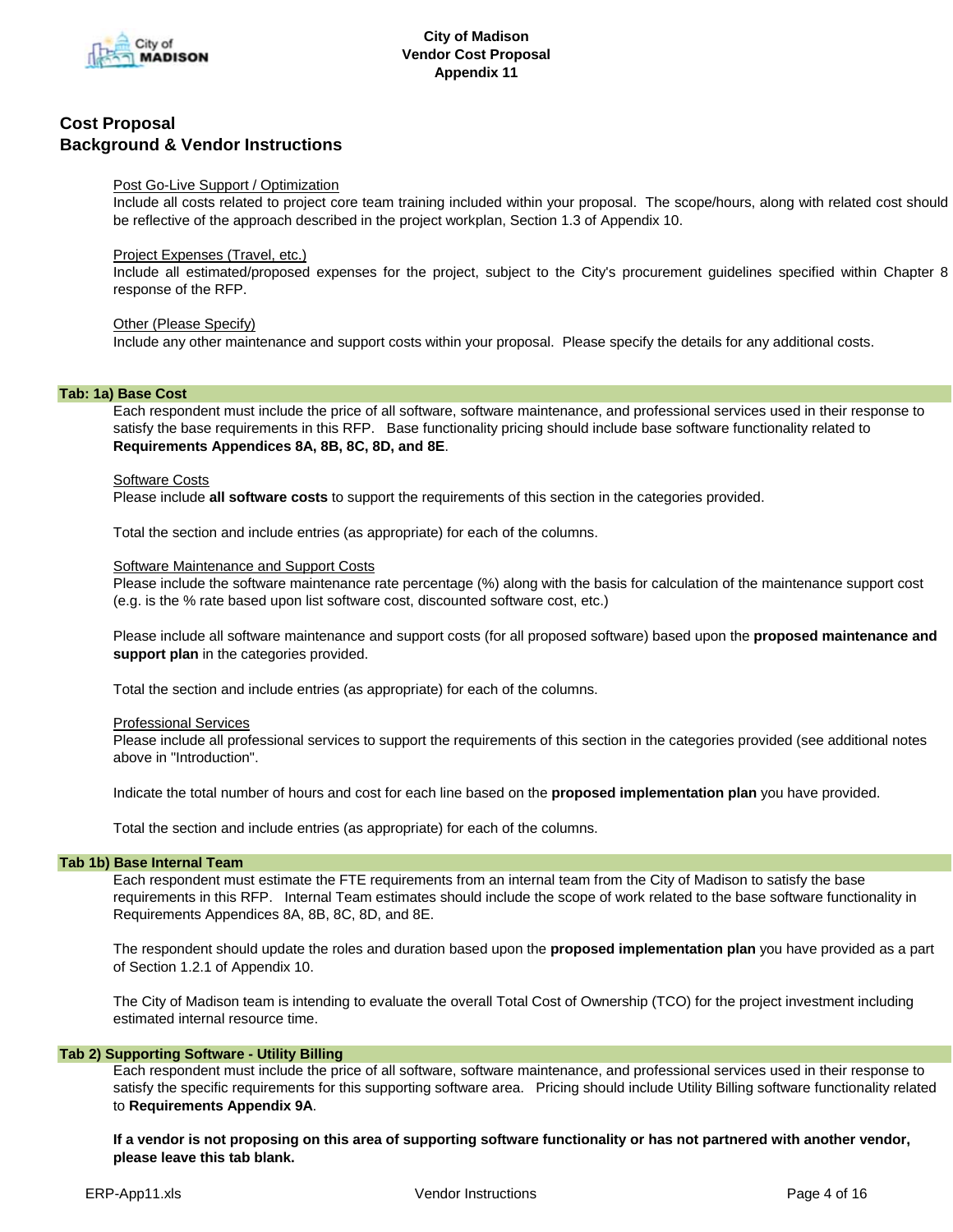

# **Software Costs**

Please include **all software costs** to support the requirements of this section in the categories provided.

Total the section and include entries (as appropriate) for each of the columns.

# Software Maintenance and Support Costs

Please include the software maintenance rate percentage (%) along with the basis for calculation of the maintenance support cost (e.g. is the % rate based upon list software cost, discounted software cost, etc.)

Please include all software maintenance and support costs (for all proposed software) based upon the **proposed maintenance and support plan** in the categories provided.

Total the section and include entries (as appropriate) for each of the columns.

# Professional Services

Please include all professional services to support the requirements of this section in the categories provided (see additional notes above in "Introduction".

Indicate the total number of hours and cost for each line based on the **proposed implementation plan** you have provided.

Total the section and include entries (as appropriate) for each of the columns.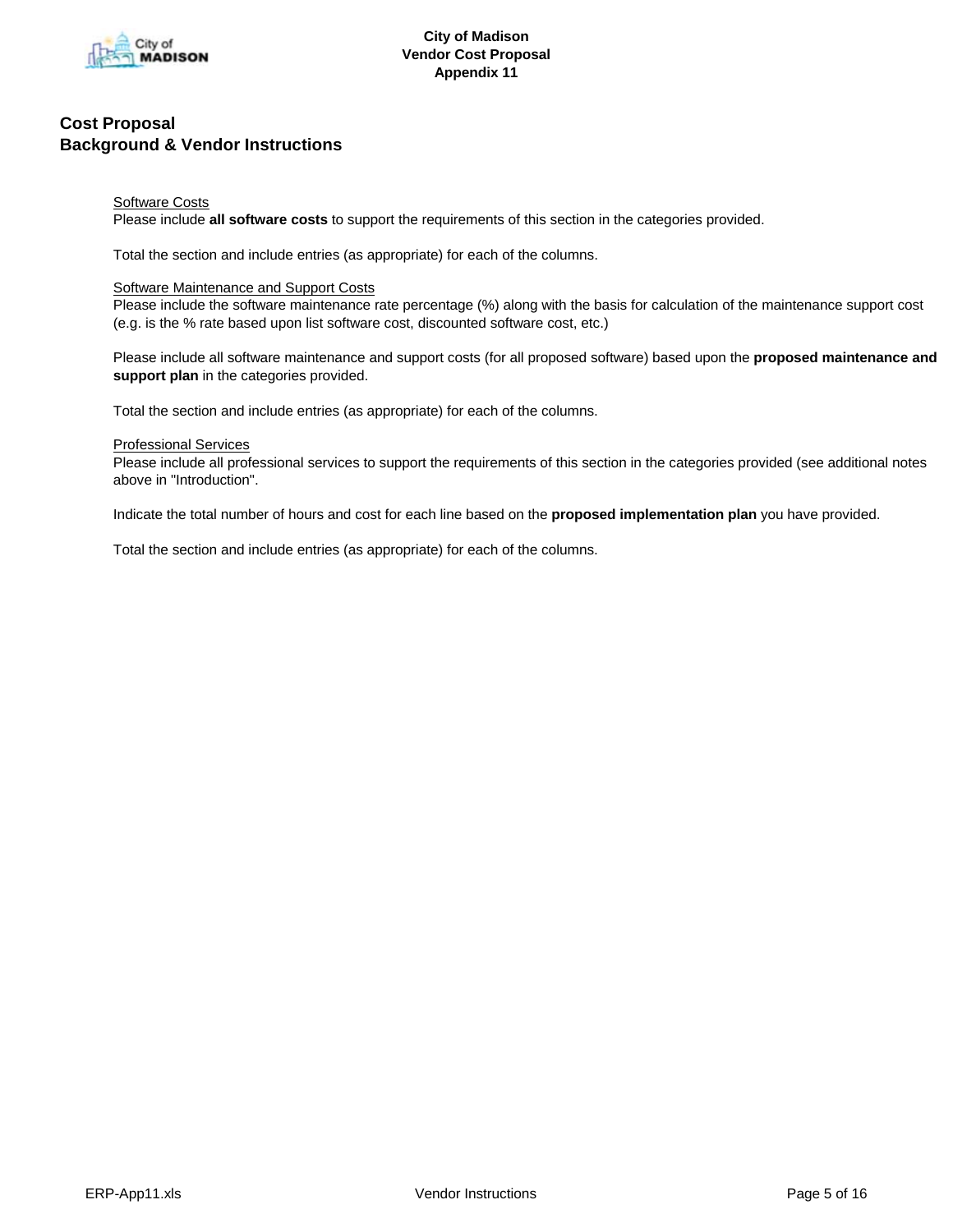

# **Tab 3) Supporting Software - Ambulance Billing**

Each respondent must include the price of all software, software maintenance, and professional services used in their response to satisfy the specific requirements for this supporting software area. Pricing should include Ambulance Billing software functionality related to **Requirements Appendix 9B**.

# **If a vendor is not proposing on this area of supporting software functionality or has not partnered with another vendor, please leave this tab blank.**

# Software Costs

Please include **all software costs** to support the requirements of this section in the categories provided.

Total the section and include entries (as appropriate) for each of the columns.

#### Software Maintenance and Support Costs

Please include the software maintenance rate percentage (%) along with the basis for calculation of the maintenance support cost (e.g. is the % rate based upon list software cost, discounted software cost, etc.)

Please include all software maintenance and support costs (for all proposed software) based upon the **proposed maintenance and support plan** in the categories provided.

Total the section and include entries (as appropriate) for each of the columns.

#### Professional Services

Please include all professional services to support the requirements of this section in the categories provided (see additional notes above in "Introduction".

Indicate the total number of hours and cost for each line based on the **proposed implementation plan** you have provided.

Total the section and include entries (as appropriate) for each of the columns.

#### **Tab 4) Supporting Software - Special Assessments**

Each respondent must include the price of all software, software maintenance, and professional services used in their response to satisfy the specific requirements for this supporting software area. Pricing should include Special Assessment software functionality related to **Requirements Appendix 9C.**

# **If a vendor is not proposing on this area of supporting software functionality or has not partnered with another vendor, please leave this tab blank.**

# Software Costs

Please include **all software costs** to support the requirements of this section in the categories provided.

Total the section and include entries (as appropriate) for each of the columns.

#### Software Maintenance and Support Costs

Please include the software maintenance rate percentage (%) along with the basis for calculation of the maintenance support cost (e.g. is the % rate based upon list software cost, discounted software cost, etc.)

Please include all software maintenance and support costs (for all proposed software) based upon the **proposed maintenance and support plan** in the categories provided.

Total the section and include entries (as appropriate) for each of the columns.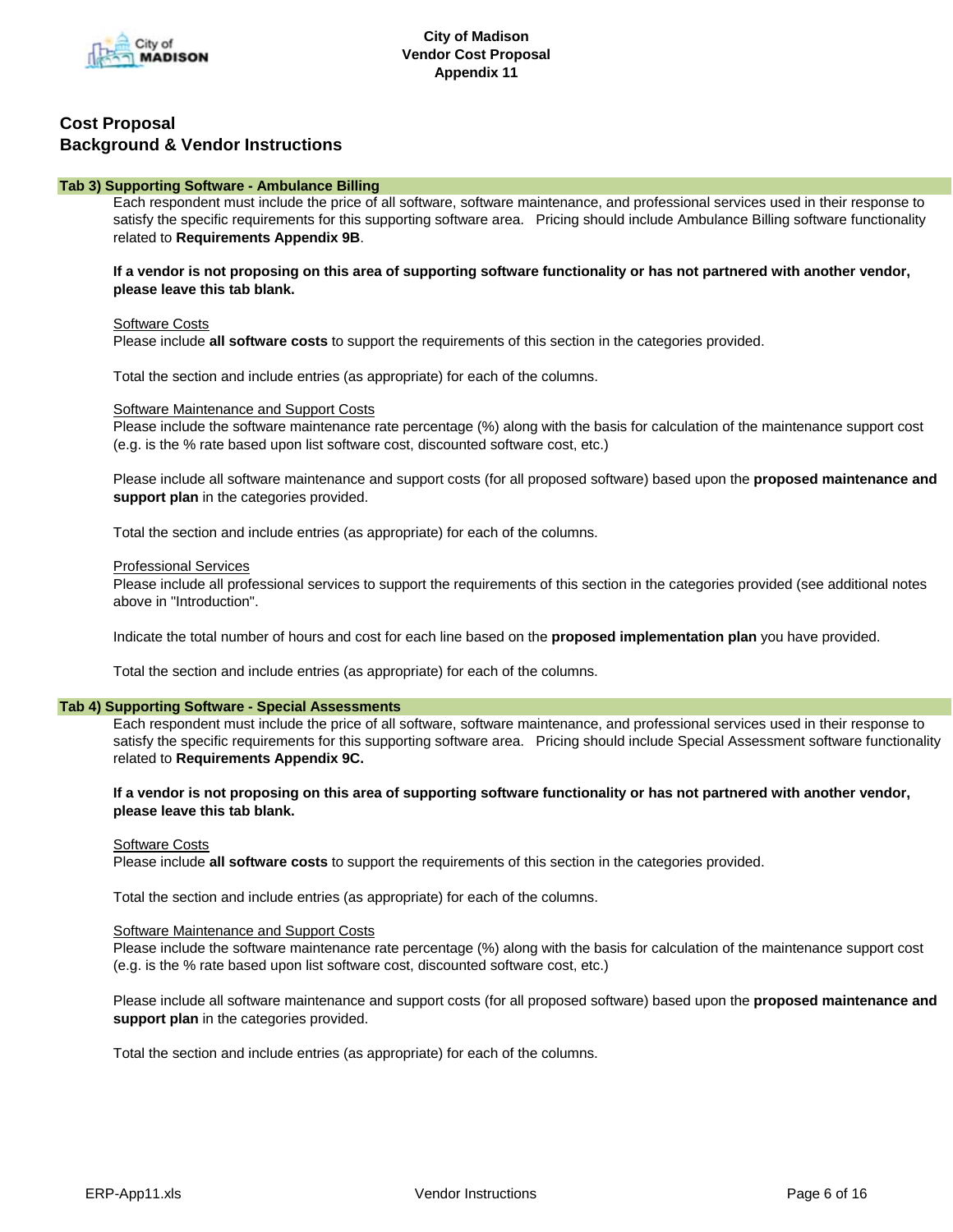

# Professional Services

Please include all professional services to support the requirements of this section in the categories provided (see additional notes above in "Introduction".

Indicate the total number of hours and cost for each line based on the **proposed implementation plan** you have provided.

Total the section and include entries (as appropriate) for each of the columns.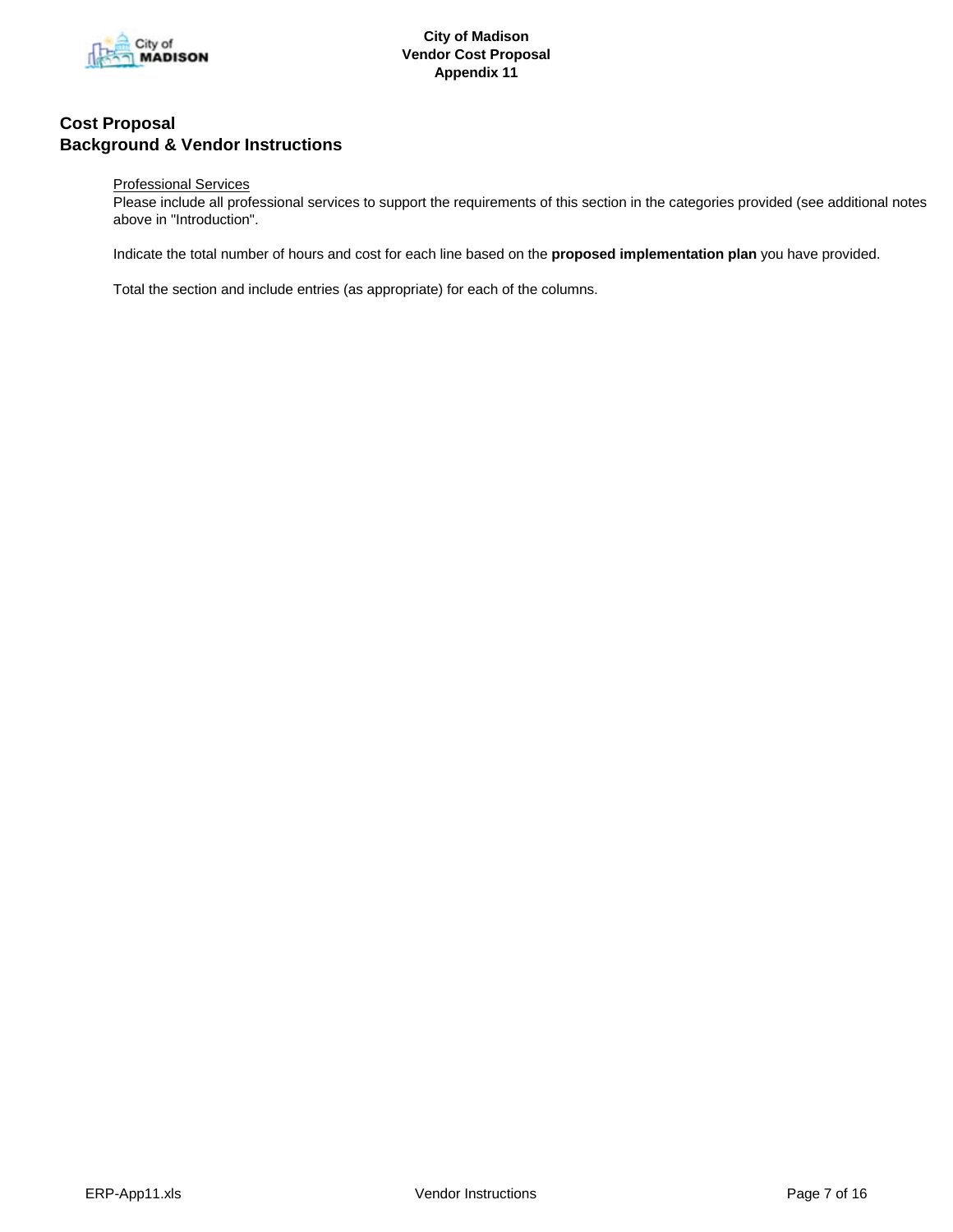

# **Tab 5) Supporting Software - Tax**

Each respondent must include the price of all software, software maintenance, and professional services used in their response to satisfy the specific requirements for this supporting software area. Pricing should include Tax software functionality related to **Requirements Appendix 9D.**

**If a vendor is not proposing on this area of supporting software functionality or has not partnered with another vendor, please leave this tab blank.**

#### Software Costs

Please include **all software costs** to support the requirements of this section in the categories provided.

Total the section and include entries (as appropriate) for each of the columns.

#### Software Maintenance and Support Costs

Please include the software maintenance rate percentage (%) along with the basis for calculation of the maintenance support cost (e.g. is the % rate based upon list software cost, discounted software cost, etc.)

Please include all software maintenance and support costs (for all proposed software) based upon the **proposed maintenance and support plan** in the categories provided.

Total the section and include entries (as appropriate) for each of the columns.

#### Professional Services

Please include all professional services to support the requirements of this section in the categories provided (see additional notes above in "Introduction".

Indicate the total number of hours and cost for each line based on the **proposed implementation plan** you have provided.

Total the section and include entries (as appropriate) for each of the columns.

# **Tab 6) Additional Cost Information**

#### **Additional Custom Reporting Costs**

Please include **all services and development costs** to meet the alternative requirements of this section in the categories provided.

#### Time & Attendance System Hardware

Please include an estimate of **per unit cost of the recommended hardware solution** to meet the City's requirements.

Please base your estimate upon the background provided and any discounts available for the quantity specified within Section 3.1 of the RFP.

#### Cashiering / Register System Hardware

Please include an estimate of per unit cost of the recommended hardware solution to meet the City's requirements.

Please base your estimate upon the background provided and any discounts available for the quantity specified within Section 3.1 of the RFP.

#### Ongoing Professional Services & Support

Please include **the discounted hourly rate** for professional services and support. Include the different rate classes or titles as appropriate.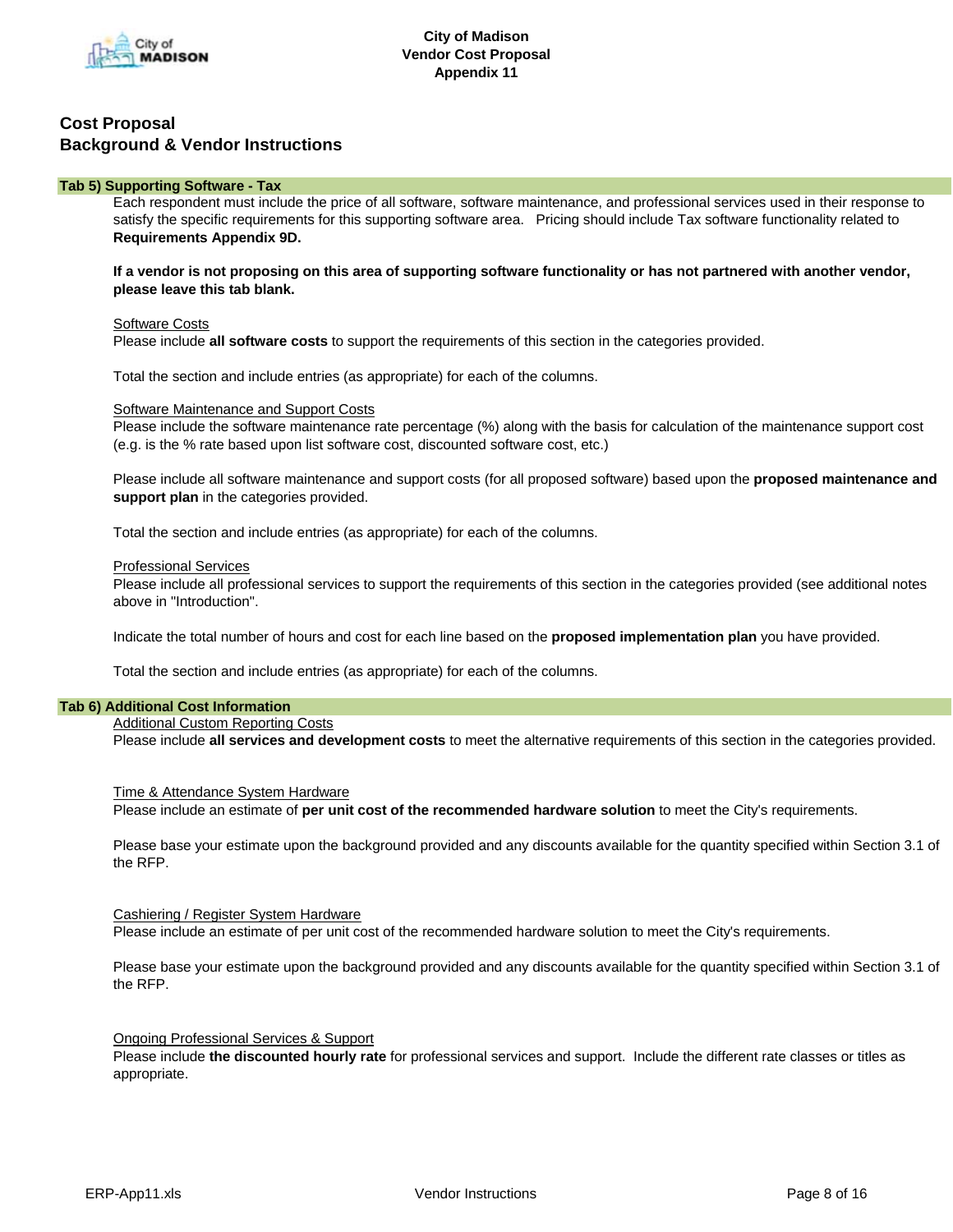

Please include an estimated **cost of the performance bond alternatives** suggested.

Based upon the responses, a determination will be made as to how this performance security will be incorporated into the final contract.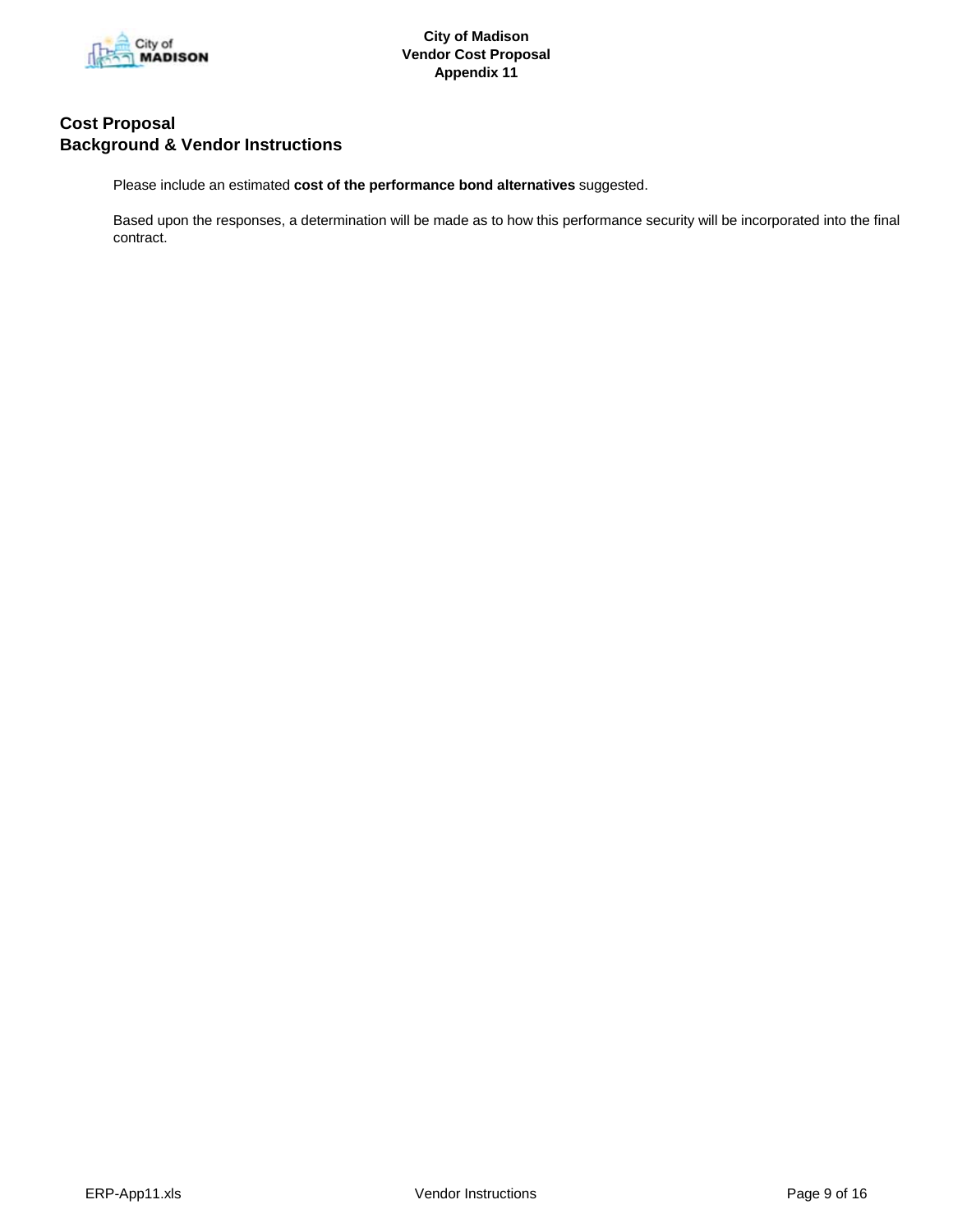# **Cost Proposal Base Cost Proposal**

**Vendor/Product:** <u> 1989 - Johann Barn, mars eta bainar eta i</u>

| Software Costs<br><b>Vendor Response</b><br><b>Jendor Response</b><br><b>Vendor Response</b><br><b>Vendor Response</b><br><b>Vendor Response</b><br><b>Vendor Response</b><br><b>Vendor Response</b><br>#<br>1A Software Cost Categories<br><b>Basis for Pricing</b><br>Software Price<br>Software Price<br>Software Price<br>Software Price<br>Software Price<br><b>Software Price</b><br>(Named User, Concurrent User, Server, etc)<br>Total<br><b>Contract to Go-Live</b><br>Year 2<br>Year 3<br>Year 4<br>Year 5<br>Application / Module Costs (\$)<br>Third Party Application Modules (\$)<br>Database Software/Licensing (\$)<br>Other (Please Specify)<br><b>Total Software:</b> |  |
|-----------------------------------------------------------------------------------------------------------------------------------------------------------------------------------------------------------------------------------------------------------------------------------------------------------------------------------------------------------------------------------------------------------------------------------------------------------------------------------------------------------------------------------------------------------------------------------------------------------------------------------------------------------------------------------------|--|
|                                                                                                                                                                                                                                                                                                                                                                                                                                                                                                                                                                                                                                                                                         |  |
|                                                                                                                                                                                                                                                                                                                                                                                                                                                                                                                                                                                                                                                                                         |  |
|                                                                                                                                                                                                                                                                                                                                                                                                                                                                                                                                                                                                                                                                                         |  |
|                                                                                                                                                                                                                                                                                                                                                                                                                                                                                                                                                                                                                                                                                         |  |
|                                                                                                                                                                                                                                                                                                                                                                                                                                                                                                                                                                                                                                                                                         |  |
|                                                                                                                                                                                                                                                                                                                                                                                                                                                                                                                                                                                                                                                                                         |  |
|                                                                                                                                                                                                                                                                                                                                                                                                                                                                                                                                                                                                                                                                                         |  |
| Software Maintenance & Support Costs<br><b>Vendor Response</b><br><b>Jendor Response</b><br><b>Vendor Response</b>                                                                                                                                                                                                                                                                                                                                                                                                                                                                                                                                                                      |  |
| 1B Software Maintenance and Support<br><b>Basis for Pricing</b><br>Year 2<br>Year 3<br>Year 4<br>Year 5<br>Total<br>Year 1<br>(List Price, Negotiated Price, etc)                                                                                                                                                                                                                                                                                                                                                                                                                                                                                                                       |  |
| Software Annual Maintenance Rate Percentage (%)                                                                                                                                                                                                                                                                                                                                                                                                                                                                                                                                                                                                                                         |  |
| Software Maintenance and Support Cost (\$)                                                                                                                                                                                                                                                                                                                                                                                                                                                                                                                                                                                                                                              |  |
| Other (Please Specify)                                                                                                                                                                                                                                                                                                                                                                                                                                                                                                                                                                                                                                                                  |  |
| <b>Total Software Maintenance &amp; Support:</b>                                                                                                                                                                                                                                                                                                                                                                                                                                                                                                                                                                                                                                        |  |
|                                                                                                                                                                                                                                                                                                                                                                                                                                                                                                                                                                                                                                                                                         |  |
| Software Implementation Services and Fees<br><b>Vendor Response</b><br><b>Vendor Response</b><br><b>Vendor Response</b><br><b>Vendor Response</b><br><b>Jendor Response</b><br><b>Vendor Response</b><br><b>Vendor Response</b><br><b>Vendor Response</b><br>#                                                                                                                                                                                                                                                                                                                                                                                                                          |  |
| <b>Professional Services</b><br>Services Price<br>Services Price<br>$\overline{\mathbf{3}}$<br><b>Services Provider</b><br><b>Hours</b><br><b>Services Price</b><br><b>Services Price</b><br><b>Services Price</b><br><b>Services Price</b><br><b>Contract to Go-Live</b><br>Year 2<br>Year 3<br>Year 4<br>Year 5<br>Total<br><b>Contract to Go-Live</b>                                                                                                                                                                                                                                                                                                                                |  |
| Project Management                                                                                                                                                                                                                                                                                                                                                                                                                                                                                                                                                                                                                                                                      |  |
| Technical Architecture / Infrastructure Services                                                                                                                                                                                                                                                                                                                                                                                                                                                                                                                                                                                                                                        |  |
| <b>System Installation</b>                                                                                                                                                                                                                                                                                                                                                                                                                                                                                                                                                                                                                                                              |  |
| Training of Project Core Team                                                                                                                                                                                                                                                                                                                                                                                                                                                                                                                                                                                                                                                           |  |
| Analysis, Design, and Software Configuration                                                                                                                                                                                                                                                                                                                                                                                                                                                                                                                                                                                                                                            |  |
| Interface Development                                                                                                                                                                                                                                                                                                                                                                                                                                                                                                                                                                                                                                                                   |  |
| Modification / Customization Development                                                                                                                                                                                                                                                                                                                                                                                                                                                                                                                                                                                                                                                |  |
| Data Conversion                                                                                                                                                                                                                                                                                                                                                                                                                                                                                                                                                                                                                                                                         |  |
| Testing - Unit/System/User Acceptance/Etc.                                                                                                                                                                                                                                                                                                                                                                                                                                                                                                                                                                                                                                              |  |
| Change Management                                                                                                                                                                                                                                                                                                                                                                                                                                                                                                                                                                                                                                                                       |  |
| <b>End-User Training</b>                                                                                                                                                                                                                                                                                                                                                                                                                                                                                                                                                                                                                                                                |  |
| Post Go-Live Support / Optimization                                                                                                                                                                                                                                                                                                                                                                                                                                                                                                                                                                                                                                                     |  |
| Project Expenses (Travel, etc.)                                                                                                                                                                                                                                                                                                                                                                                                                                                                                                                                                                                                                                                         |  |
| Other (Please Specify)                                                                                                                                                                                                                                                                                                                                                                                                                                                                                                                                                                                                                                                                  |  |
| <b>Total Software Implementation:</b>                                                                                                                                                                                                                                                                                                                                                                                                                                                                                                                                                                                                                                                   |  |
|                                                                                                                                                                                                                                                                                                                                                                                                                                                                                                                                                                                                                                                                                         |  |
| # Total Estimated Cost Before Contingency<br><b>Vendor Response</b><br><b>Jendor Response</b><br><b>Vendor Response</b><br><b>Vendor Response</b><br><b>Vendor Response</b><br><b>Vendor Response</b>                                                                                                                                                                                                                                                                                                                                                                                                                                                                                   |  |
| 5 <sub>5</sub><br>Totals<br><b>Contract to Go-Live</b><br>Year 3<br>Year 5<br>Total<br>Year 2<br>Year 4                                                                                                                                                                                                                                                                                                                                                                                                                                                                                                                                                                                 |  |
| <b>Total Estimated Cost</b>                                                                                                                                                                                                                                                                                                                                                                                                                                                                                                                                                                                                                                                             |  |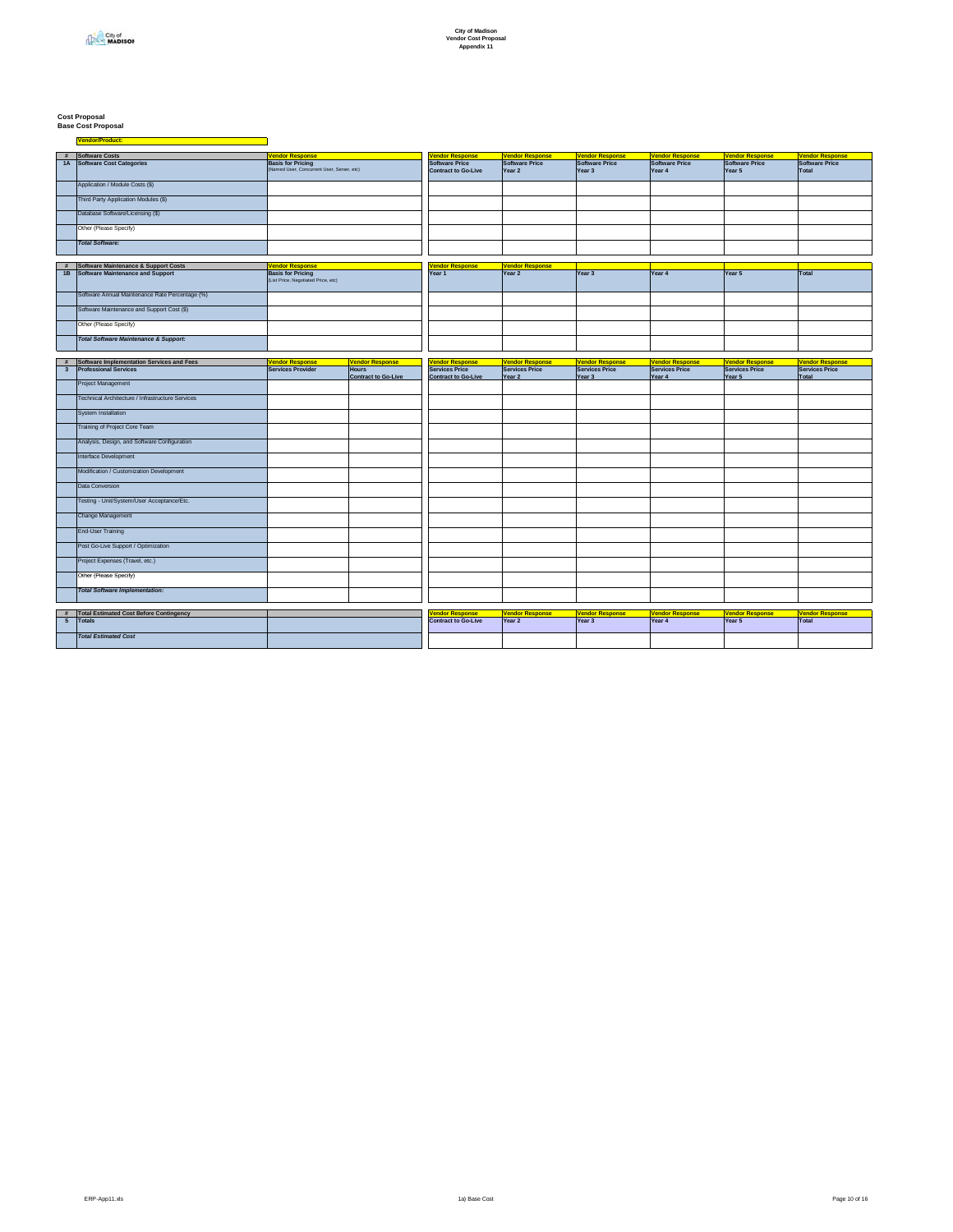

#### **Cost Proposal**

#### **City of Madison Internal Staffing Estimates**

| Vendor/Product:                                                 |                                          |                   |                    |                 |
|-----------------------------------------------------------------|------------------------------------------|-------------------|--------------------|-----------------|
|                                                                 | <b>Estimated Internal Staffing Model</b> |                   |                    |                 |
| Title                                                           | <b>FTE</b>                               | Duration (Months) | <b>Annual Rate</b> | Cost            |
| <b>Implementation Support</b>                                   |                                          |                   |                    |                 |
| <b>Functional Leads</b>                                         |                                          |                   |                    |                 |
| Specify Role                                                    | $\mathbf 0$                              | 12                | \$93,000           | \$0             |
| Specify Role                                                    | $\mathbf 0$                              | 12                | \$93,000           | \$0             |
| Specify Role                                                    | $\Omega$                                 | 12                | \$93,000           | \$0             |
| (Add additional rows if necessary)                              | $\Omega$                                 | 12                | \$93,000           | \$0             |
| <b>Subject Matter Experts/Agency Participants</b>               |                                          |                   |                    |                 |
| Specify Role                                                    | $\mathbf 0$                              | 12                | \$93,000           | \$0             |
| Specify Role                                                    | $\Omega$                                 | 12                | \$93,000           | \$0             |
| Specify Role                                                    | $\Omega$                                 | 12                | \$93,000           | \$0             |
| (Add additional rows if necessary)                              | $\mathbf 0$                              | 12                | \$93,000           | \$0             |
| <b>Total Implementation Support</b>                             |                                          |                   |                    | \$0             |
|                                                                 |                                          |                   |                    |                 |
| <b>Implementation Project Management &amp; Technology</b>       |                                          |                   |                    |                 |
| Project Manager                                                 | $\mathbf 0$                              | 12                | \$93,000           | \$0             |
| <b>Technical Analyst</b>                                        | $\Omega$                                 | 12                | \$93,000           |                 |
| (Add additional rows if necessary)                              | $\Omega$                                 | 12                | \$93,000           | $\frac{$0}{$0}$ |
| <b>Total Implementation Project Management &amp; Technology</b> |                                          |                   |                    | \$0             |
|                                                                 |                                          |                   |                    |                 |
| <b>Year 2 Ongoing Support</b>                                   |                                          |                   |                    |                 |
| <b>Functional Support</b>                                       | $\mathbf 0$                              | 12                | \$93,000           | \$0             |
| <b>Technical Analyst</b>                                        | $\Omega$                                 | 12                | \$93,000           | \$0             |
| <b>Total Year 2 Ongoing Support</b>                             |                                          |                   |                    | \$0             |
| <b>Year 3 Ongoing Support</b>                                   |                                          |                   |                    |                 |
| <b>Functional Support</b>                                       | $\mathbf 0$                              | 12                | \$93,000           | \$0             |
| <b>Technical Analyst</b>                                        | $\mathbf 0$                              | 12                | \$93,000           | \$0             |
| <b>Total Year 3 Ongoing Support</b>                             |                                          |                   |                    | \$0             |
| Year 4 Ongoing Support                                          |                                          |                   |                    |                 |
| <b>Functional Support</b>                                       | $\mathbf 0$                              | 12                | \$93,000           | \$0             |
| <b>Technical Analyst</b>                                        | $\Omega$                                 | 12                | \$93,000           | \$0             |
| <b>Total Year 4 Ongoing Support</b>                             |                                          |                   |                    | \$0             |
| <b>Year 5 Ongoing Support</b>                                   |                                          |                   |                    |                 |
| <b>Functional Support</b>                                       | $\mathbf 0$                              | 12                | \$93,000           | \$0             |
| <b>Technical Analyst</b>                                        | $\cap$                                   | 12                | \$93,000           | \$0             |
| <b>Total Year 5 Ongoing Support</b>                             |                                          |                   |                    | \$0             |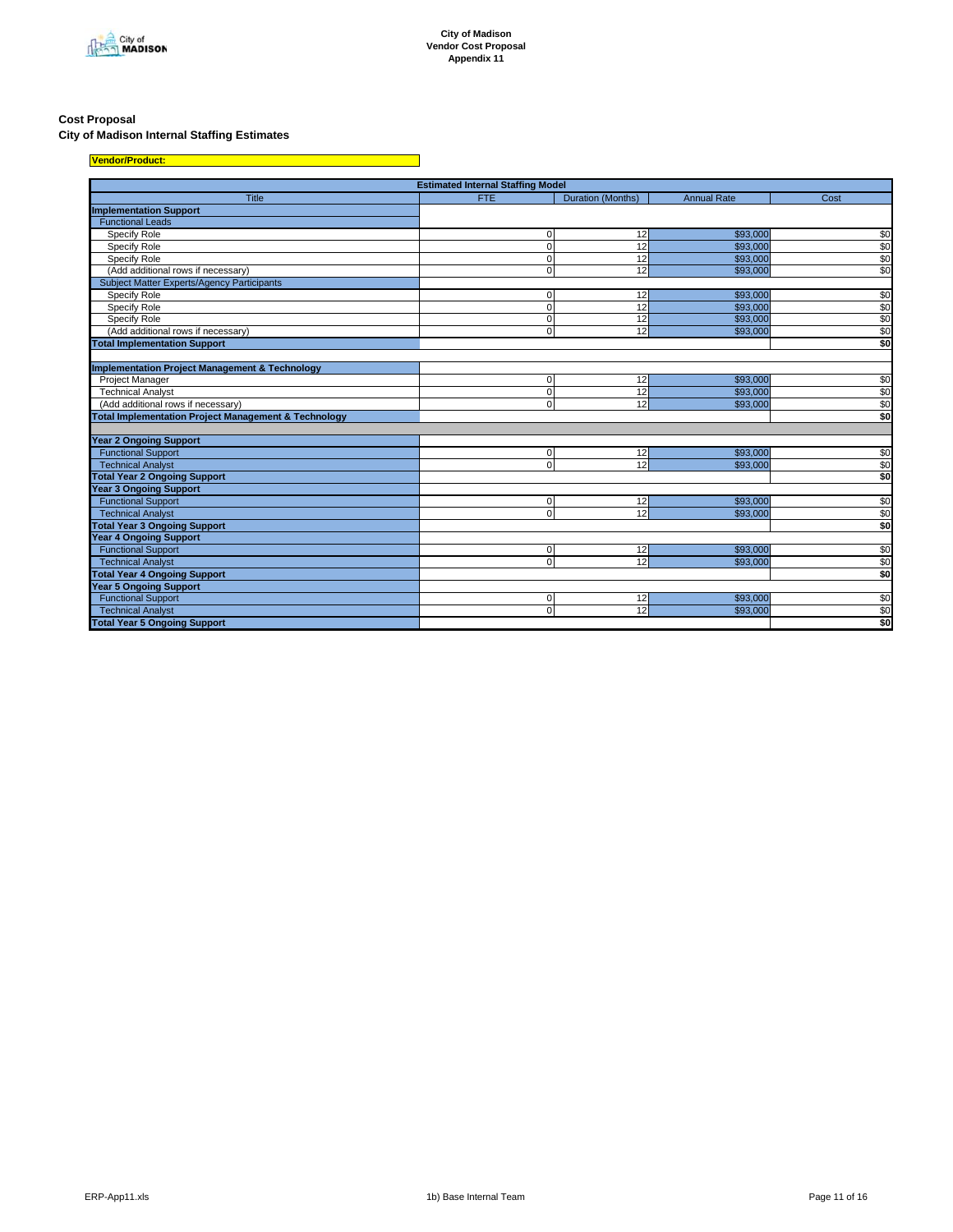# **Cost Proposal Utility Billing Cost Proposal**

|                         | # Software Costs                                 | <b>Vendor Response</b>                     |                            | <b>Jendor Response</b>     | <b>Vendor Response</b> | <b>Vendor Response</b> | <b>Vendor Response</b> | <b>Vendor Response</b> | <b>Vendor Response</b> |
|-------------------------|--------------------------------------------------|--------------------------------------------|----------------------------|----------------------------|------------------------|------------------------|------------------------|------------------------|------------------------|
|                         | 1A Software Cost Categories                      | <b>Basis for Pricing</b>                   |                            | <b>Software Price</b>      | <b>Software Price</b>  | Software Price         | <b>Software Price</b>  | <b>Software Price</b>  | <b>Software Price</b>  |
|                         |                                                  | (Named User, Concurrent User, Server, etc) |                            | <b>Contract to Go-Live</b> | Year 2                 | Year 3                 | Year 4                 | Year 5                 | Total                  |
|                         |                                                  |                                            |                            |                            |                        |                        |                        |                        |                        |
|                         | Application / Module Costs (\$)                  |                                            |                            |                            |                        |                        |                        |                        |                        |
|                         |                                                  |                                            |                            |                            |                        |                        |                        |                        |                        |
|                         |                                                  |                                            |                            |                            |                        |                        |                        |                        |                        |
|                         | Third Party Application Modules (\$)             |                                            |                            |                            |                        |                        |                        |                        |                        |
|                         |                                                  |                                            |                            |                            |                        |                        |                        |                        |                        |
|                         | Database Software/Licensing (\$)                 |                                            |                            |                            |                        |                        |                        |                        |                        |
|                         |                                                  |                                            |                            |                            |                        |                        |                        |                        |                        |
|                         | Other (Please Specify)                           |                                            |                            |                            |                        |                        |                        |                        |                        |
|                         |                                                  |                                            |                            |                            |                        |                        |                        |                        |                        |
|                         | <b>Total Software:</b>                           |                                            |                            |                            |                        |                        |                        |                        |                        |
|                         |                                                  |                                            |                            |                            |                        |                        |                        |                        |                        |
|                         |                                                  |                                            |                            |                            |                        |                        |                        |                        |                        |
|                         | # Software Maintenance & Support Costs           | <b>Vendor Response</b>                     |                            | <b>Vendor Response</b>     | <b>Vendor Response</b> |                        |                        |                        |                        |
|                         | 1B Software Maintenance and Support              | <b>Basis for Pricing</b>                   |                            | Year 1                     | Year 2                 | Year 3                 | Year 4                 | Year 5                 | Total                  |
|                         |                                                  | (List Price, Negotiated Price, etc)        |                            |                            |                        |                        |                        |                        |                        |
|                         |                                                  |                                            |                            |                            |                        |                        |                        |                        |                        |
|                         |                                                  |                                            |                            |                            |                        |                        |                        |                        |                        |
|                         | Software Annual Maintenance Rate Percentage (%)  |                                            |                            |                            |                        |                        |                        |                        |                        |
|                         |                                                  |                                            |                            |                            |                        |                        |                        |                        |                        |
|                         | Software Maintenance and Support Cost (\$)       |                                            |                            |                            |                        |                        |                        |                        |                        |
|                         |                                                  |                                            |                            |                            |                        |                        |                        |                        |                        |
|                         | Other (Please Specify)                           |                                            |                            |                            |                        |                        |                        |                        |                        |
|                         |                                                  |                                            |                            |                            |                        |                        |                        |                        |                        |
|                         | <b>Total Software Maintenance &amp; Support:</b> |                                            |                            |                            |                        |                        |                        |                        |                        |
|                         |                                                  |                                            |                            |                            |                        |                        |                        |                        |                        |
|                         |                                                  |                                            |                            |                            |                        |                        |                        |                        |                        |
|                         | # Software Implementation Services and Fees      | <b>Vendor Response</b>                     | <b>Vendor Response</b>     | <b>Jendor Response</b>     | <b>Vendor Response</b> | <b>Vendor Response</b> | <b>Vendor Response</b> | <b>Vendor Response</b> | Vendor Response        |
| $\overline{\mathbf{3}}$ | <b>Professional Services</b>                     | <b>Services Provider</b>                   | <b>Hours</b>               | <b>Services Price</b>      | <b>Services Price</b>  | <b>Services Price</b>  | <b>Services Price</b>  | <b>Services Price</b>  | <b>Services Price</b>  |
|                         |                                                  |                                            | <b>Contract to Go-Live</b> | <b>Contract to Go-Live</b> | Year 2                 | Year 3                 | Year 4                 | Year 5                 | Total                  |
|                         | Project Management                               |                                            |                            |                            |                        |                        |                        |                        |                        |
|                         |                                                  |                                            |                            |                            |                        |                        |                        |                        |                        |
|                         |                                                  |                                            |                            |                            |                        |                        |                        |                        |                        |
|                         | Technical Architecture / Infrastructure Services |                                            |                            |                            |                        |                        |                        |                        |                        |
|                         |                                                  |                                            |                            |                            |                        |                        |                        |                        |                        |
|                         | System Installation                              |                                            |                            |                            |                        |                        |                        |                        |                        |
|                         |                                                  |                                            |                            |                            |                        |                        |                        |                        |                        |
|                         | Training of Project Core Team                    |                                            |                            |                            |                        |                        |                        |                        |                        |
|                         |                                                  |                                            |                            |                            |                        |                        |                        |                        |                        |
|                         | Analysis, Design, and Software Configuration     |                                            |                            |                            |                        |                        |                        |                        |                        |
|                         |                                                  |                                            |                            |                            |                        |                        |                        |                        |                        |
|                         | Interface Development                            |                                            |                            |                            |                        |                        |                        |                        |                        |
|                         |                                                  |                                            |                            |                            |                        |                        |                        |                        |                        |
|                         | Modification / Customization Development         |                                            |                            |                            |                        |                        |                        |                        |                        |
|                         |                                                  |                                            |                            |                            |                        |                        |                        |                        |                        |
|                         | Data Conversion                                  |                                            |                            |                            |                        |                        |                        |                        |                        |
|                         |                                                  |                                            |                            |                            |                        |                        |                        |                        |                        |
|                         |                                                  |                                            |                            |                            |                        |                        |                        |                        |                        |
|                         | Testing - Unit/System/User Acceptance/Etc.       |                                            |                            |                            |                        |                        |                        |                        |                        |
|                         |                                                  |                                            |                            |                            |                        |                        |                        |                        |                        |
|                         | Change Management                                |                                            |                            |                            |                        |                        |                        |                        |                        |
|                         |                                                  |                                            |                            |                            |                        |                        |                        |                        |                        |
|                         | <b>End-User Training</b>                         |                                            |                            |                            |                        |                        |                        |                        |                        |
|                         |                                                  |                                            |                            |                            |                        |                        |                        |                        |                        |
|                         | Post Go-Live Support / Optimization              |                                            |                            |                            |                        |                        |                        |                        |                        |
|                         |                                                  |                                            |                            |                            |                        |                        |                        |                        |                        |
|                         | Project Expenses (Travel, etc.)                  |                                            |                            |                            |                        |                        |                        |                        |                        |
|                         |                                                  |                                            |                            |                            |                        |                        |                        |                        |                        |
|                         | Other (Please Specify)                           |                                            |                            |                            |                        |                        |                        |                        |                        |
|                         |                                                  |                                            |                            |                            |                        |                        |                        |                        |                        |
|                         | <b>Total Software Implementation:</b>            |                                            |                            |                            |                        |                        |                        |                        |                        |
|                         |                                                  |                                            |                            |                            |                        |                        |                        |                        |                        |
|                         |                                                  |                                            |                            |                            |                        |                        |                        |                        |                        |
|                         |                                                  |                                            |                            |                            |                        |                        |                        |                        |                        |
|                         | # Total Estimated Cost Before Contingency        |                                            |                            | <b>Jendor Response</b>     | <b>Vendor Response</b> | <b>Vendor Response</b> | <b>Vendor Response</b> | <b>Vendor Response</b> | Vendor Response        |
|                         | 5 Totals                                         |                                            |                            | <b>Contract to Go-Live</b> | Year 2                 | Year 3                 | Year 4                 | Year 5                 | Total                  |
|                         |                                                  |                                            |                            |                            |                        |                        |                        |                        |                        |
|                         | <b>Total Estimated Cost</b>                      |                                            |                            |                            |                        |                        |                        |                        |                        |
|                         |                                                  |                                            |                            |                            |                        |                        |                        |                        |                        |
|                         |                                                  |                                            |                            |                            |                        |                        |                        |                        |                        |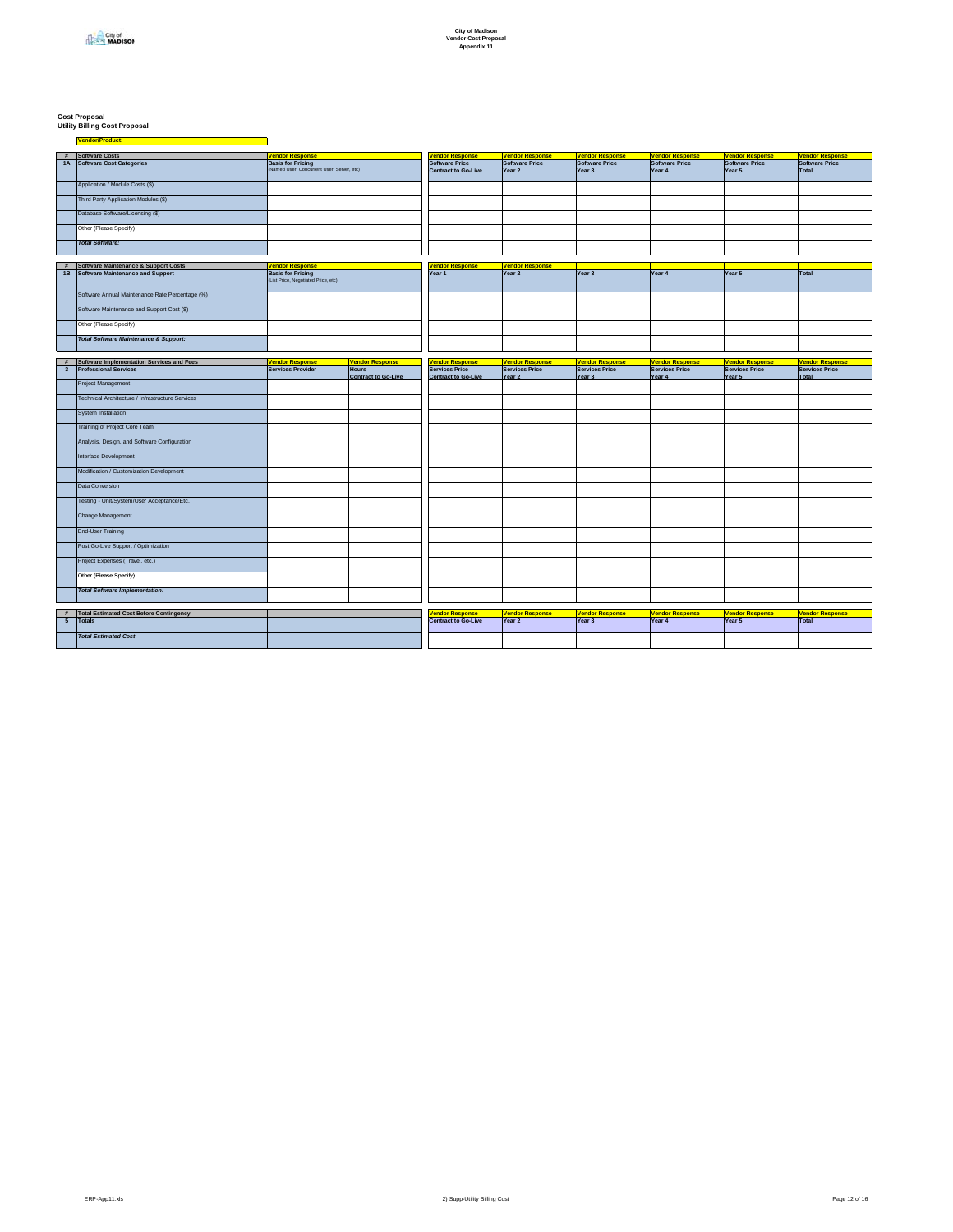# **Cost Proposal Ambulance Billing Cost Proposal**

|                              | # Software Costs                                                                       | <b>Vendor Response</b>                                                 |                                        | <b><i>Vendor Response</i></b>                        | <b>Vendor Response</b>                          | <b>Vendor Response</b>                   | <b>Vendor Response</b>                          | <b>Vendor Response</b>                          | <b>Vendor Response</b>                          |
|------------------------------|----------------------------------------------------------------------------------------|------------------------------------------------------------------------|----------------------------------------|------------------------------------------------------|-------------------------------------------------|------------------------------------------|-------------------------------------------------|-------------------------------------------------|-------------------------------------------------|
|                              | 1A Software Cost Categories                                                            | <b>Basis for Pricing</b><br>(Named User, Concurrent User, Server, etc) |                                        | Software Price<br><b>Contract to Go-Live</b>         | Software Price<br>Year 2                        | Software Price<br>Year 3                 | Software Price<br>Year 4                        | <b>Software Price</b><br>Year 5                 | Software Price<br>Total                         |
|                              | Application / Module Costs (\$)                                                        |                                                                        |                                        |                                                      |                                                 |                                          |                                                 |                                                 |                                                 |
|                              | Third Party Application Modules (\$)                                                   |                                                                        |                                        |                                                      |                                                 |                                          |                                                 |                                                 |                                                 |
|                              | Database Software/Licensing (\$)                                                       |                                                                        |                                        |                                                      |                                                 |                                          |                                                 |                                                 |                                                 |
|                              | Other (Please Specify)                                                                 |                                                                        |                                        |                                                      |                                                 |                                          |                                                 |                                                 |                                                 |
|                              | <b>Total Software:</b>                                                                 |                                                                        |                                        |                                                      |                                                 |                                          |                                                 |                                                 |                                                 |
|                              |                                                                                        |                                                                        |                                        |                                                      |                                                 |                                          |                                                 |                                                 |                                                 |
| #                            | <b>Software Maintenance &amp; Support Costs</b><br>1B Software Maintenance and Support | <b>Vendor Response</b><br><b>Basis for Pricing</b>                     |                                        | <b>Vendor Response</b><br>Year 1                     | <b>Vendor Response</b><br>Year 2                | Year 3                                   | Year 4                                          | Year 5                                          | Total                                           |
|                              |                                                                                        | (List Price, Negotiated Price, etc)                                    |                                        |                                                      |                                                 |                                          |                                                 |                                                 |                                                 |
|                              | Software Annual Maintenance Rate Percentage (%)                                        |                                                                        |                                        |                                                      |                                                 |                                          |                                                 |                                                 |                                                 |
|                              | Software Maintenance and Support Cost (\$)                                             |                                                                        |                                        |                                                      |                                                 |                                          |                                                 |                                                 |                                                 |
|                              | Other (Please Specify)                                                                 |                                                                        |                                        |                                                      |                                                 |                                          |                                                 |                                                 |                                                 |
|                              | <b>Total Software Maintenance &amp; Support:</b>                                       |                                                                        |                                        |                                                      |                                                 |                                          |                                                 |                                                 |                                                 |
|                              |                                                                                        |                                                                        |                                        |                                                      |                                                 |                                          |                                                 |                                                 |                                                 |
| #<br>$\overline{\mathbf{3}}$ | Software Implementation Services and Fees<br><b>Professional Services</b>              | <b>Vendor Response</b><br><b>Services Provider</b>                     | <b>Vendor Response</b><br><b>Hours</b> | <b>Vendor Response</b><br><b>Services Price</b>      | <b>Vendor Response</b><br><b>Services Price</b> | Vendor Response<br><b>Services Price</b> | <b>Vendor Response</b><br><b>Services Price</b> | <b>Vendor Response</b><br><b>Services Price</b> | <b>Vendor Response</b><br><b>Services Price</b> |
|                              |                                                                                        |                                                                        | <b>Contract to Go-Live</b>             | <b>Contract to Go-Live</b>                           | Year 2                                          | Year 3                                   | Year 4                                          | Year 5                                          | Total                                           |
|                              | Project Management                                                                     |                                                                        |                                        |                                                      |                                                 |                                          |                                                 |                                                 |                                                 |
|                              | Technical Architecture / Infrastructure Services                                       |                                                                        |                                        |                                                      |                                                 |                                          |                                                 |                                                 |                                                 |
|                              | System Installation                                                                    |                                                                        |                                        |                                                      |                                                 |                                          |                                                 |                                                 |                                                 |
|                              | Training of Project Core Team                                                          |                                                                        |                                        |                                                      |                                                 |                                          |                                                 |                                                 |                                                 |
|                              | Analysis, Design, and Software Configuration                                           |                                                                        |                                        |                                                      |                                                 |                                          |                                                 |                                                 |                                                 |
|                              | Interface Development                                                                  |                                                                        |                                        |                                                      |                                                 |                                          |                                                 |                                                 |                                                 |
|                              | Modification / Customization Development                                               |                                                                        |                                        |                                                      |                                                 |                                          |                                                 |                                                 |                                                 |
|                              | Data Conversion                                                                        |                                                                        |                                        |                                                      |                                                 |                                          |                                                 |                                                 |                                                 |
|                              | Testing - Unit/System/User Acceptance/Etc.                                             |                                                                        |                                        |                                                      |                                                 |                                          |                                                 |                                                 |                                                 |
|                              | Change Management                                                                      |                                                                        |                                        |                                                      |                                                 |                                          |                                                 |                                                 |                                                 |
|                              | End-User Training                                                                      |                                                                        |                                        |                                                      |                                                 |                                          |                                                 |                                                 |                                                 |
|                              | Post Go-Live Support / Optimization                                                    |                                                                        |                                        |                                                      |                                                 |                                          |                                                 |                                                 |                                                 |
|                              | Project Expenses (Travel, etc.)                                                        |                                                                        |                                        |                                                      |                                                 |                                          |                                                 |                                                 |                                                 |
|                              | Other (Please Specify)                                                                 |                                                                        |                                        |                                                      |                                                 |                                          |                                                 |                                                 |                                                 |
|                              | <b>Total Software Implementation:</b>                                                  |                                                                        |                                        |                                                      |                                                 |                                          |                                                 |                                                 |                                                 |
|                              |                                                                                        |                                                                        |                                        |                                                      |                                                 |                                          |                                                 |                                                 |                                                 |
| $5\overline{5}$              | # Total Estimated Cost Before Contingency<br>Totals                                    |                                                                        |                                        | <b>Vendor Response</b><br><b>Contract to Go-Live</b> | <b>Vendor Response</b><br>Year 2                | <b>Vendor Response</b><br>Year 3         | <b>Vendor Response</b><br>Year 4                | <b>Vendor Response</b><br>Year 5                | <b>Vendor Response</b><br>Total                 |
|                              |                                                                                        |                                                                        |                                        |                                                      |                                                 |                                          |                                                 |                                                 |                                                 |
|                              | <b>Total Estimated Cost</b>                                                            |                                                                        |                                        |                                                      |                                                 |                                          |                                                 |                                                 |                                                 |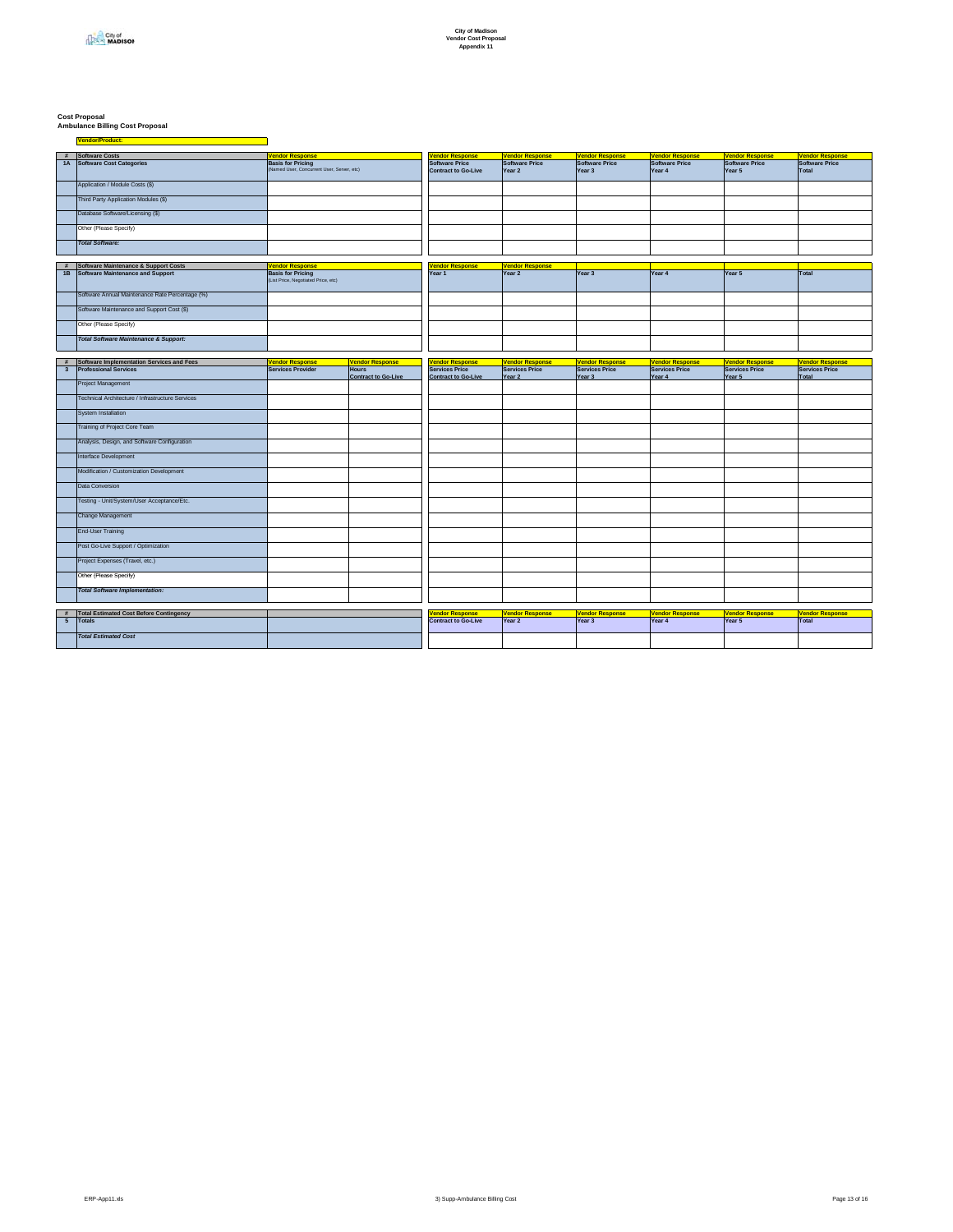# **Cost Proposal Special Assessment Cost Proposal**

|                         |                                                  | <b>Vendor Response</b>                     |                            |                                      |                        |                        |                        |                        |                        |
|-------------------------|--------------------------------------------------|--------------------------------------------|----------------------------|--------------------------------------|------------------------|------------------------|------------------------|------------------------|------------------------|
| #                       | Software Costs                                   |                                            |                            | <b>Vendor Response</b>               | <b>Vendor Response</b> | <b>Vendor Response</b> | <b>Vendor Response</b> | <b>Vendor Response</b> | <b>Vendor Response</b> |
|                         | 1A Software Cost Categories                      | <b>Basis for Pricing</b>                   |                            | Software Price                       | Software Price         | Software Price         | Software Price         | <b>Software Price</b>  | Software Price         |
|                         |                                                  | (Named User, Concurrent User, Server, etc) |                            | <b>Contract to Go-Live</b>           | Year 2                 | Year 3                 | Year <sub>4</sub>      | Year 5                 | Total                  |
|                         |                                                  |                                            |                            |                                      |                        |                        |                        |                        |                        |
|                         | Application / Module Costs (\$)                  |                                            |                            |                                      |                        |                        |                        |                        |                        |
|                         |                                                  |                                            |                            |                                      |                        |                        |                        |                        |                        |
|                         | Third Party Application Modules (\$)             |                                            |                            |                                      |                        |                        |                        |                        |                        |
|                         |                                                  |                                            |                            |                                      |                        |                        |                        |                        |                        |
|                         | Database Software/Licensing (\$)                 |                                            |                            |                                      |                        |                        |                        |                        |                        |
|                         |                                                  |                                            |                            |                                      |                        |                        |                        |                        |                        |
|                         | Other (Please Specify)                           |                                            |                            |                                      |                        |                        |                        |                        |                        |
|                         |                                                  |                                            |                            |                                      |                        |                        |                        |                        |                        |
|                         | <b>Total Software:</b>                           |                                            |                            |                                      |                        |                        |                        |                        |                        |
|                         |                                                  |                                            |                            |                                      |                        |                        |                        |                        |                        |
|                         |                                                  |                                            |                            |                                      |                        |                        |                        |                        |                        |
| #                       | <b>Software Maintenance &amp; Support Costs</b>  | <b>Vendor Response</b>                     |                            | <b><i><u>Vendor Response</u></i></b> | <b>Vendor Response</b> |                        |                        |                        |                        |
|                         | 1B Software Maintenance and Support              | <b>Basis for Pricing</b>                   |                            | Year 1                               | Year 2                 | Year 3                 | Year 4                 | Year 5                 | <b>Total</b>           |
|                         |                                                  | (List Price, Negotiated Price, etc)        |                            |                                      |                        |                        |                        |                        |                        |
|                         |                                                  |                                            |                            |                                      |                        |                        |                        |                        |                        |
|                         | Software Annual Maintenance Rate Percentage (%)  |                                            |                            |                                      |                        |                        |                        |                        |                        |
|                         |                                                  |                                            |                            |                                      |                        |                        |                        |                        |                        |
|                         | Software Maintenance and Support Cost (\$)       |                                            |                            |                                      |                        |                        |                        |                        |                        |
|                         |                                                  |                                            |                            |                                      |                        |                        |                        |                        |                        |
|                         | Other (Please Specify)                           |                                            |                            |                                      |                        |                        |                        |                        |                        |
|                         |                                                  |                                            |                            |                                      |                        |                        |                        |                        |                        |
|                         | <b>Total Software Maintenance &amp; Support:</b> |                                            |                            |                                      |                        |                        |                        |                        |                        |
|                         |                                                  |                                            |                            |                                      |                        |                        |                        |                        |                        |
|                         |                                                  |                                            |                            |                                      |                        |                        |                        |                        |                        |
| $\#$                    | Software Implementation Services and Fees        | <b>Vendor Response</b>                     | <b>Vendor Response</b>     | <b>Vendor Response</b>               | <b>Vendor Response</b> | <b>Vendor Response</b> | <b>Vendor Response</b> | <b>Vendor Response</b> | <b>Vendor Response</b> |
| $\overline{\mathbf{3}}$ | <b>Professional Services</b>                     | <b>Services Provider</b>                   | <b>Hours</b>               | <b>Services Price</b>                | <b>Services Price</b>  | Services Price         | <b>Services Price</b>  | <b>Services Price</b>  | <b>Services Price</b>  |
|                         |                                                  |                                            | <b>Contract to Go-Live</b> | <b>Contract to Go-Live</b>           | Year 2                 | Year 3                 | Year 4                 | Year 5                 | Total                  |
|                         | Project Management                               |                                            |                            |                                      |                        |                        |                        |                        |                        |
|                         |                                                  |                                            |                            |                                      |                        |                        |                        |                        |                        |
|                         |                                                  |                                            |                            |                                      |                        |                        |                        |                        |                        |
|                         | Technical Architecture / Infrastructure Services |                                            |                            |                                      |                        |                        |                        |                        |                        |
|                         |                                                  |                                            |                            |                                      |                        |                        |                        |                        |                        |
|                         | <b>System Installation</b>                       |                                            |                            |                                      |                        |                        |                        |                        |                        |
|                         |                                                  |                                            |                            |                                      |                        |                        |                        |                        |                        |
|                         | Training of Project Core Team                    |                                            |                            |                                      |                        |                        |                        |                        |                        |
|                         |                                                  |                                            |                            |                                      |                        |                        |                        |                        |                        |
|                         | Analysis, Design, and Software Configuration     |                                            |                            |                                      |                        |                        |                        |                        |                        |
|                         |                                                  |                                            |                            |                                      |                        |                        |                        |                        |                        |
|                         | Interface Development                            |                                            |                            |                                      |                        |                        |                        |                        |                        |
|                         |                                                  |                                            |                            |                                      |                        |                        |                        |                        |                        |
|                         | Modification / Customization Development         |                                            |                            |                                      |                        |                        |                        |                        |                        |
|                         |                                                  |                                            |                            |                                      |                        |                        |                        |                        |                        |
|                         | Data Conversion                                  |                                            |                            |                                      |                        |                        |                        |                        |                        |
|                         |                                                  |                                            |                            |                                      |                        |                        |                        |                        |                        |
|                         | Testing - Unit/System/User Acceptance/Etc.       |                                            |                            |                                      |                        |                        |                        |                        |                        |
|                         |                                                  |                                            |                            |                                      |                        |                        |                        |                        |                        |
|                         |                                                  |                                            |                            |                                      |                        |                        |                        |                        |                        |
|                         | Change Management                                |                                            |                            |                                      |                        |                        |                        |                        |                        |
|                         |                                                  |                                            |                            |                                      |                        |                        |                        |                        |                        |
|                         | <b>End-User Training</b>                         |                                            |                            |                                      |                        |                        |                        |                        |                        |
|                         |                                                  |                                            |                            |                                      |                        |                        |                        |                        |                        |
|                         | Post Go-Live Support / Optimization              |                                            |                            |                                      |                        |                        |                        |                        |                        |
|                         |                                                  |                                            |                            |                                      |                        |                        |                        |                        |                        |
|                         | Project Expenses (Travel, etc.)                  |                                            |                            |                                      |                        |                        |                        |                        |                        |
|                         |                                                  |                                            |                            |                                      |                        |                        |                        |                        |                        |
|                         | Other (Please Specify)                           |                                            |                            |                                      |                        |                        |                        |                        |                        |
|                         |                                                  |                                            |                            |                                      |                        |                        |                        |                        |                        |
|                         | <b>Total Software Implementation:</b>            |                                            |                            |                                      |                        |                        |                        |                        |                        |
|                         |                                                  |                                            |                            |                                      |                        |                        |                        |                        |                        |
|                         |                                                  |                                            |                            |                                      |                        |                        |                        |                        |                        |
|                         | # Total Estimated Cost Before Contingency        |                                            |                            | <b>Vendor Response</b>               | <b>Vendor Response</b> | <b>Vendor Response</b> | <b>Vendor Response</b> | <b>Vendor Response</b> | <b>Vendor Response</b> |
|                         |                                                  |                                            |                            |                                      |                        |                        |                        |                        |                        |
| $5\overline{5}$         | Totals                                           |                                            |                            | <b>Contract to Go-Live</b>           | Year 2                 | Year 3                 | Year 4                 | Year 5                 | Total                  |
|                         |                                                  |                                            |                            |                                      |                        |                        |                        |                        |                        |
|                         | <b>Total Estimated Cost</b>                      |                                            |                            |                                      |                        |                        |                        |                        |                        |
|                         |                                                  |                                            |                            |                                      |                        |                        |                        |                        |                        |
|                         |                                                  |                                            |                            |                                      |                        |                        |                        |                        |                        |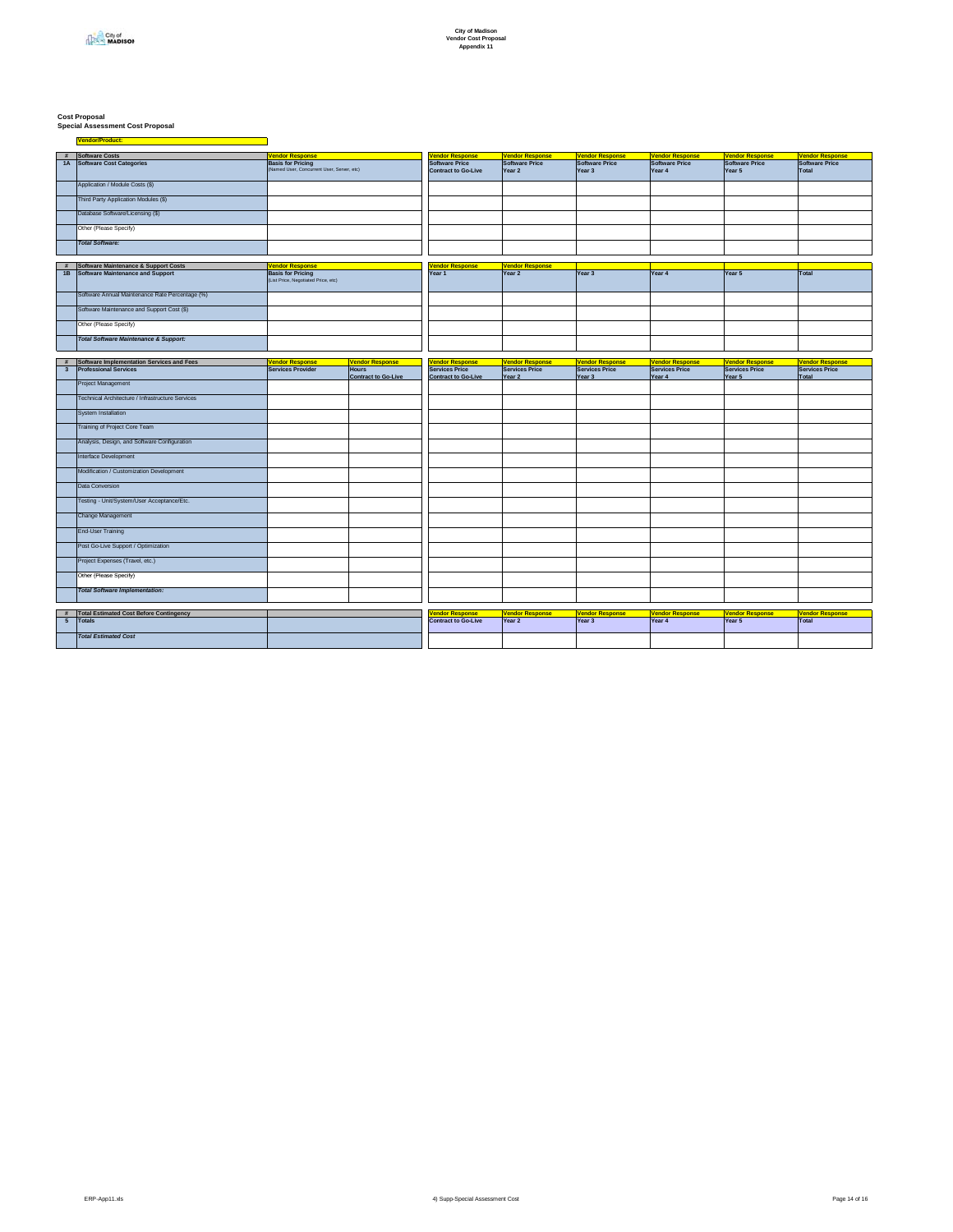# **Cost Proposal Tax Cost Proposal**

|                              | # Software Costs<br>1A Software Cost Categories                                            | <b>Vendor Response</b><br><b>Basis for Pricing</b> |                                 | <b><i>Vendor Response</i></b><br><b>Software Price</b> | <b>Vendor Response</b><br>Software Price    | <b>Vendor Response</b><br>Software Price | <b>Vendor Response</b><br>Software Price    | <b>Vendor Response</b><br><b>Software Price</b> | <b>Vendor Response</b><br>Software Price |
|------------------------------|--------------------------------------------------------------------------------------------|----------------------------------------------------|---------------------------------|--------------------------------------------------------|---------------------------------------------|------------------------------------------|---------------------------------------------|-------------------------------------------------|------------------------------------------|
|                              |                                                                                            | (Named User, Concurrent User, Server, etc)         |                                 | <b>Contract to Go-Live</b>                             | Year 2                                      | Year 3                                   | Year 4                                      | Year 5                                          | Total                                    |
|                              | Application / Module Costs (\$)                                                            |                                                    |                                 |                                                        |                                             |                                          |                                             |                                                 |                                          |
|                              | Third Party Application Modules (\$)                                                       |                                                    |                                 |                                                        |                                             |                                          |                                             |                                                 |                                          |
|                              | Database Software/Licensing (\$)                                                           |                                                    |                                 |                                                        |                                             |                                          |                                             |                                                 |                                          |
|                              | Other (Please Specify)                                                                     |                                                    |                                 |                                                        |                                             |                                          |                                             |                                                 |                                          |
|                              | <b>Total Software:</b>                                                                     |                                                    |                                 |                                                        |                                             |                                          |                                             |                                                 |                                          |
|                              |                                                                                            |                                                    |                                 |                                                        |                                             |                                          |                                             |                                                 |                                          |
| #<br>1B                      | <b>Software Maintenance &amp; Support Costs</b><br><b>Software Maintenance and Support</b> | <b>Vendor Response</b><br><b>Basis for Pricing</b> |                                 | <b><i>Vendor Response</i></b><br>Year 1                | <b>Vendor Response</b><br>Year <sub>2</sub> | Year 3                                   | Year 4                                      | Year $5$                                        | <b>Total</b>                             |
|                              |                                                                                            | (List Price, Negotiated Price, etc)                |                                 |                                                        |                                             |                                          |                                             |                                                 |                                          |
|                              | Software Annual Maintenance Rate Percentage (%)                                            |                                                    |                                 |                                                        |                                             |                                          |                                             |                                                 |                                          |
|                              | Software Maintenance and Support Cost (\$)                                                 |                                                    |                                 |                                                        |                                             |                                          |                                             |                                                 |                                          |
|                              | Other (Please Specify)                                                                     |                                                    |                                 |                                                        |                                             |                                          |                                             |                                                 |                                          |
|                              | <b>Total Software Maintenance &amp; Support:</b>                                           |                                                    |                                 |                                                        |                                             |                                          |                                             |                                                 |                                          |
|                              |                                                                                            |                                                    |                                 |                                                        |                                             |                                          |                                             |                                                 |                                          |
| #<br>$\overline{\mathbf{3}}$ | Software Implementation Services and Fees<br><b>Professional Services</b>                  | <b>Vendor Response</b><br><b>Services Provider</b> | <b>Vendor Response</b><br>Hours | <b>Vendor Response</b><br>Services Price               | <b>Vendor Response</b><br>Services Price    | <b>Vendor Response</b><br>Services Price | <b>Vendor Response</b><br>Services Price    | <b>Vendor Response</b><br><b>Services Price</b> | <b>Vendor Response</b><br>Services Price |
|                              |                                                                                            |                                                    | <b>Contract to Go-Live</b>      | <b>Contract to Go-Live</b>                             | Year 2                                      | Year 3                                   | Year 4                                      | Year 5                                          | Total                                    |
|                              | Project Management                                                                         |                                                    |                                 |                                                        |                                             |                                          |                                             |                                                 |                                          |
|                              | Technical Architecture / Infrastructure Services                                           |                                                    |                                 |                                                        |                                             |                                          |                                             |                                                 |                                          |
|                              | System Installation                                                                        |                                                    |                                 |                                                        |                                             |                                          |                                             |                                                 |                                          |
|                              | Training of Project Core Team                                                              |                                                    |                                 |                                                        |                                             |                                          |                                             |                                                 |                                          |
|                              | Analysis, Design, and Software Configuration                                               |                                                    |                                 |                                                        |                                             |                                          |                                             |                                                 |                                          |
|                              | Interface Development                                                                      |                                                    |                                 |                                                        |                                             |                                          |                                             |                                                 |                                          |
|                              | Modification / Customization Development                                                   |                                                    |                                 |                                                        |                                             |                                          |                                             |                                                 |                                          |
|                              | Data Conversion                                                                            |                                                    |                                 |                                                        |                                             |                                          |                                             |                                                 |                                          |
|                              | Testing - Unit/System/User Acceptance/Etc.                                                 |                                                    |                                 |                                                        |                                             |                                          |                                             |                                                 |                                          |
|                              | Change Management                                                                          |                                                    |                                 |                                                        |                                             |                                          |                                             |                                                 |                                          |
|                              | <b>End-User Training</b>                                                                   |                                                    |                                 |                                                        |                                             |                                          |                                             |                                                 |                                          |
|                              | Post Go-Live Support / Optimization                                                        |                                                    |                                 |                                                        |                                             |                                          |                                             |                                                 |                                          |
|                              | Project Expenses (Travel, etc.)                                                            |                                                    |                                 |                                                        |                                             |                                          |                                             |                                                 |                                          |
|                              | Other (Please Specify)                                                                     |                                                    |                                 |                                                        |                                             |                                          |                                             |                                                 |                                          |
|                              | <b>Total Software Implementation:</b>                                                      |                                                    |                                 |                                                        |                                             |                                          |                                             |                                                 |                                          |
|                              |                                                                                            |                                                    |                                 |                                                        |                                             |                                          |                                             |                                                 |                                          |
| 5 <sub>5</sub>               | # Total Estimated Cost Before Contingency<br>Totals                                        |                                                    |                                 | <b>Jendor Response</b><br><b>Contract to Go-Live</b>   | <b>Vendor Response</b><br>Year 2            | <b>Vendor Response</b><br>Year 3         | <b>Vendor Response</b><br>Year <sub>4</sub> | <b>Vendor Response</b><br>Year 5                | <b>Vendor Response</b><br>Total          |
|                              |                                                                                            |                                                    |                                 |                                                        |                                             |                                          |                                             |                                                 |                                          |
|                              | <b>Total Estimated Cost</b>                                                                |                                                    |                                 |                                                        |                                             |                                          |                                             |                                                 |                                          |